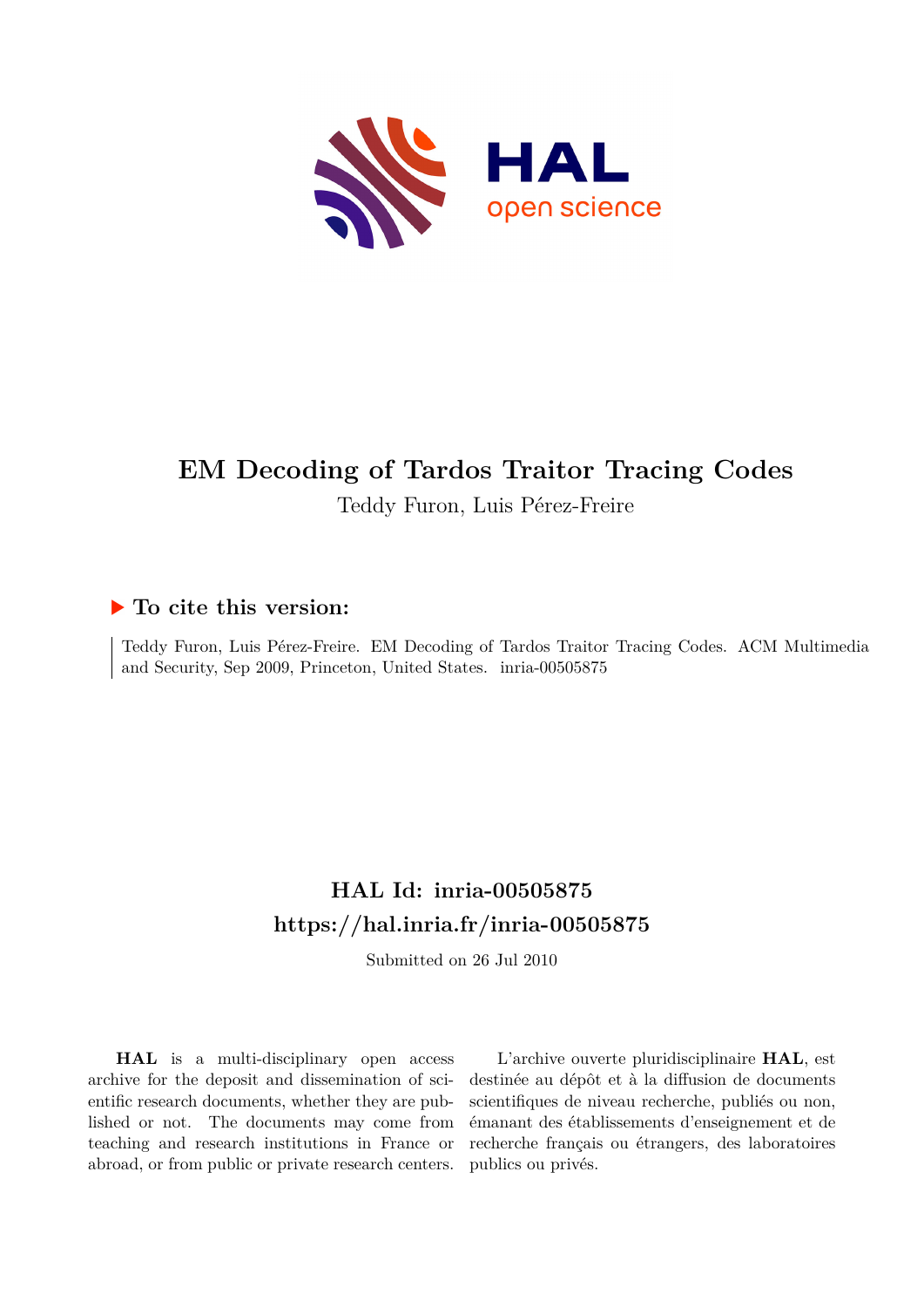## **EM Decoding of Tardos Traitor Tracing Codes**

Teddy Furon Thomson Security Competence Center 1, av. Belle Fontaine Cesson Sévigné, France teddy.furon@thomson.net

## **ABSTRACT**

This paper proposes a major shift in the decoding of probabilistic Tardos traitor tracing code. The goal of the decoder is to accuse colluders but it ignores how they have been mixing their copies in order to forge the pirated content. As originally proposed by Tardos, so far proposed decoders are agnostic and their performances are stable with respect to this unknown collusion attack. However, this stability automatically leads to non-optimality from a detection theory perspective. This is the reason why this paper proposes to estimate the collusion attack in order to approximate the optimal matched decoder. This is done iteratively thanks to the application of the well-known Expectation-Maximization algorithm. We have dropped the stability: the power of our decoding algorithm deeply depends on the collusion attack. Some attacks are worse than others. However, even for the worst collusion channel, our decoder performs better than the original Tardos decoding.

#### **Categories and Subject Descriptors**

D.4.6 [Software]: Security and Protection—Information flow controls

## **General Terms**

Algorithms

#### **Keywords**

Traitor tracing, fingerprinting, collusion, iterative decoding, Expectation-Maximization

## **1. INTRODUCTION**

This article deals with traitor tracing which is also known as active fingerprinting, content serialization, user forensics or transactional watermarking. The typical application is

*MM&Sec'09,* September 7–8, 2009, Princeton, New Jersey, USA. Copyright 2009 ACM 978-1-60558-492-8/09/09 ...\$10.00.

Luis Pérez-Freire ∗ Gradiant, ETSI Telecom. Lagoas Marcosende s/n, Vigo, Spain lpfreire@gradiant.org

as follows: A video on demand server distributes personal copies of the same content to  $n$  buyers. Some are dishonest users whose goal is to illegally redistribute a pirate copy. The rights holder is interested in identifying these dishonest users. For this purpose, a unique user identifier consisting on a sequence of m symbols is embedded in each video content thanks to a watermarking technique, thus producing  $n$ different (although perceptually similar) copies. This allows tracing back which user has illegally redistributed his copy. However, there might be a collusion of  $c$  dishonest users,  $c > 1$ . This collusion mixes their copies in order to forge a pirated content which contains none of the identifiers but a mixture of them.

The traitor tracing code invented by Gabor Tardos in 2003 [12] becomes more and more popular. The reader will find a pedagogical review of this code in [6]. This code is a probabilistic weak fingerprinting code, where the probability of accusing an innocent is not null but very low. The decoding of this code is focused, in the sense that it states whether or not a given user is guilty. Its performances are usually evaluated in terms of the probability  $\epsilon_1$  of accusing an innocent and the probability of missing all colluders  $\epsilon_2$ . Most of the articles dealing with the Tardos code aim at finding a tight lower bound of the required length of the code for a given  $\epsilon_1$  [11, 2]. Other works propose more practical implementations of the Tardos code such as [10]. A recent trend is to analyze this code from the information theory viewpoint, and to tune the parameter (namely the time sharing distribution  $f(p)$  at the code generation side to maximize the achievable rate, ie. to achieve capacity [1, 9].

In this paper, we study the other end of the chain: the accusation side. We are concerned with decoding of, in general, probabilistic traitor tracing codes, and in particular, those originally proposed by G. Tardos. The decoding algorithms proposed by Tardos and Skoric [12, 11] pose the remarkable property of providing stable performance independently of the collusion channel, provided that the latter fulfills the so-called "marking assumption"[3]. We called this rationale the "agnostic" decoding strategy since it does not use any information about the collusion channel. Its main advantage is that the bound on the minimal code length holds whatever the collusion attack. However, this decoding strategy suffers from three drawbacks.

First, this agnostic decoding strategy has a too strong coupling between the accusation algorithm and the code generation, since it was designed for an specific  $f(p)$ . However, some recent works [1] have shown, from a game-theoretic viewpoint, that the optimal time sharing distribution  $f(p)$ 

<sup>∗</sup>The second author contributes to this work while he was at Thomson Security Lab

Permission to make digital or hard copies of all or part of this work for personal or classroom use is granted without fee provided that copies are not made or distributed for profit or commercial advantage and that copies bear this notice and the full citation on the first page. To copy otherwise, to republish, to post on servers or to redistribute to lists, requires prior specific permission and/or a fee.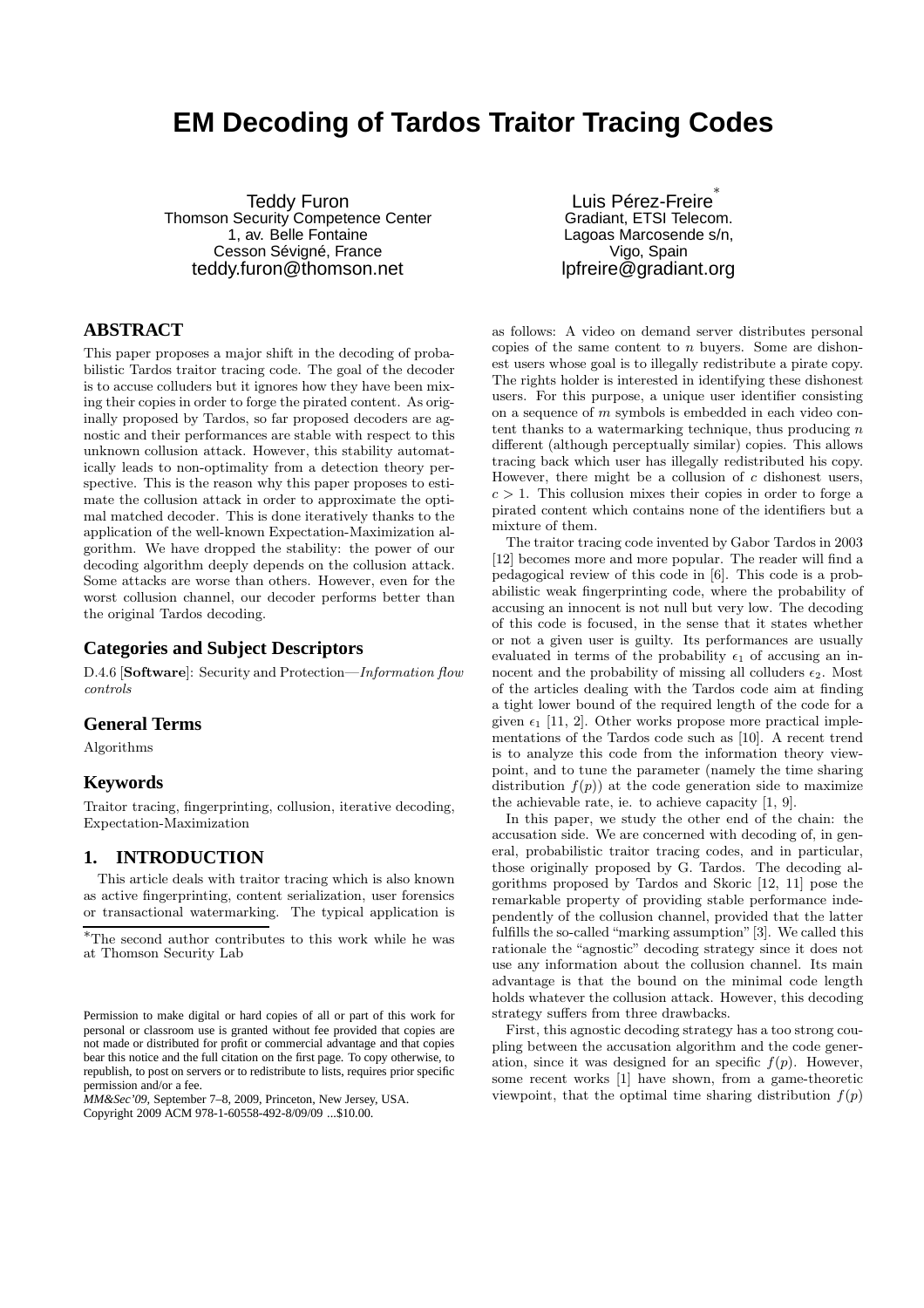is strongly dependent on the number of colluders and may significantly deviate from the  $f(p)$  originally proposed by Tardos. In such conditions, the stable performance property of the agnostic decoder is no longer granted. Second, the stable performance property doesn't hold either whenever the marking assumption is not enforced. For instance, when the channel introduces random errors, decoding performance rapidly decreases. Third, this agnostic decoding is highly suboptimal from a hypothesis testing theory viewpoint.

Thus, although the code construction is provably good, Tardos decoding provides stable performances independently of the collusion channel at the cost of high suboptimality. This is the reason why we propose a complete shift in the decoding strategy. Instead of ignoring the collusion channel, our decoding estimates it in order to use the matched optimal decoder. This is done iteratively thanks to an application of the well-known Expectation-Maximization algorithm [8]. We have dropped the stable performance property: the power of our decoding algorithm deeply depends on the collusion attack. Some attacks are worse than others. However, we are able to show that even for the worst collusion channel, our decoder performs better than the original Tardos decoding.

## **2. THE MATHEMATICAL MODEL**

The probability that the random variable A defined over the alphabet A takes the occurence a is denoted by  $\mathbb{P}_A[a]$ . Vectors and matrices are written in boldface.

### **2.1 Code generation**

We briefly remind how the Tardos code is designed. The binary code  $X$  is composed of n sequences of m bits. The sequence  $\mathbf{X}_j = (X_{j1}, \cdots, X_{jm})$  identifying user j is composed of m binary symbols. Indeed, these symbols are drawn independently such that  $\mathbb{P}_{X_{ji}}[1] = p_i, \forall i \in [m],$  with  $[m]$ denoting  $\{1, \ldots, m\}$ .  $\{P_i\}_{i \in [m]}$  are independent and identically distributed auxiliary random variables in the range [0, 1]:  $P_i \sim f(p)$ . Tardos proposed the following pdf,  $f(p)$  =  $(\pi \sqrt{p(1-p)})^{-1}$ , which is symmetric around  $1/2$ :  $f(p) =$  $f(1-p)$ . It means that symbols '1' and '0' play a similar role with probability  $p$  or  $1 - p$ . The actual occurrences  ${p_i}_{i \in [m]}$  of these random variables are drawn once for all at the initialization of the code, and they constitute its secret key.

#### **2.2 The collusion channel**

Denote the subset of colluder indices by  $\mathcal{C} = \{j_1, \dots, j_c\},\$ and  $\mathbf{X}_{\mathcal{C}} = \{ \mathbf{X}_{j_1}, \dots, \mathbf{X}_{j_c} \}$  the restriction of the traitor tracing code to this subset. The collusion attack is the process of taking sequences in  $X_c$  as inputs and yielding the pirated sequence  $\mathbf Y$  as an output.

Fingerprinting codes have been first studied by the cryptographic community and a key-concept is the marking assumption introduced by Boneh and Shaw [3]. It states that, in its narrow-sense version, whatever the strategy of the collusion C, we have  $Y_i \in \{x_{j_1i}, \dots, x_{j_ci}\}.$  In words, colluders forge the pirated copy by assembling chunks from their personal copies. It implies that if, at index  $i$ , the colluders' symbols are identical, then this symbol value is decoded at the i-th chunk of the pirated copy.

Our mathematical model of the collusion is essentially based on four main assumptions. The first assumption is

the memoryless nature of the collusion attack. Since the symbols of the code are independent, it seems relevant that the pirated sequence  $\bf{Y}$  also shares this property. Therefore, the value of  $Y_i$  only depends on  $\{X_{j_1i}, \cdots, X_{j_c i}\}.$ 

The second assumption is the stationarity of the collusion process. We assume that the collusion strategy is independent of the index  $i$  in the sequence. Therefore, we can describe it for any index  $i$ , and we will drop indexing for sake of clarity in the sequel.

The third assumption is the exchangeable nature of the collusion: the colluders select the value of the symbol Y depending on the values of their symbols, but not on their order. Therefore, the input of the collusion process is indeed the type of their symbols  $(i.e.$  the empirical probability mass function). In the binary case, this type is fully defined by the following sufficient statistic: the number  $\Sigma_i$  of symbols '1':  $\Sigma_i = \sum_{k=1}^{c} X_{j_k i}$ .

The fourth assumption is that the collusion process may be deterministic (for instance, majority vote, minority vote), or random (for instance, the symbol pasted in the pirated sequence is decided upon a coin flip).

These four assumptions yield that the collusion attack is fully described by the following parameter:  $\theta = {\theta_0, \ldots, \theta_c}$ , with  $\theta_{\sigma} = \mathbb{P}_{Y} [1 | \Sigma = \sigma]$  which reads as the probability that colluders put a '1' when they have  $\sigma$  '1' among their symbols. There is thus an infinity of collusion attacks, but we can already state that they all share the following property: The marking assumption enforces that  $\theta_0 = 0$  and  $\theta_c = 1$ . A collusion attack is thus defined by  $c - 1$  real values in the hypercube  $[0,1]^{c-1}$ . Here are some examples where  $\theta$  is given for  $c = 4$ :

- Random. The colluders randomly draw one of their symbols:  $\theta = (0, 1/4, 1/2, 3/4, 1)$ .
- Majority. The colluders put the most frequent symbol:  $\theta = (0, 0, 1/2, 1, 1).$
- Minority. The colluders put the less frequent symbol:  $\theta = (0, 1, 1/2, 0, 1).$
- Coin flip. The colluders flip a coin to decide:  $\theta =$  $(0, 1/2, 1/2, 1/2, 1/2, 1).$
- Worst Case Attack (WCA) is the attack minimizing  $\mathbb{E}_P [D(P, \theta)]$  and hence the loss (14) (See Sect. 3.1). More details are given in [7]. A minimization algorithm gives  $\theta = (0, 0.488, 0.50, 0.512, 1)$ .

#### **2.3 The agnostic decoder**

The most well-spread decoding algorithm is the symmetric version of the Tardos decoding function proposed by B. Skoric et al  $[11]$ . Once the sequence Y is extracted from the pirated content, the algorithm calculates a score for any user:  $s_j = \sum_{i=1}^m U(y_i, x_{ji}, p_i), j \in [n]$ , with

$$
U(1,1,p) = \sqrt{\frac{1-p}{p}} \qquad U(0,0,p) = \sqrt{\frac{p}{1-p}} \qquad (1)
$$

$$
U(1,0,p) = -\sqrt{\frac{1-p}{p}} \qquad U(0,1,p) = -\sqrt{\frac{p}{1-p}} \quad (2)
$$

Statistically, the scores of the colluders are bigger than the scores of the innocents. The decoding accuses the user with the biggest score, or, as originally proposed by Tardos, the users whose scores are above a given threshold.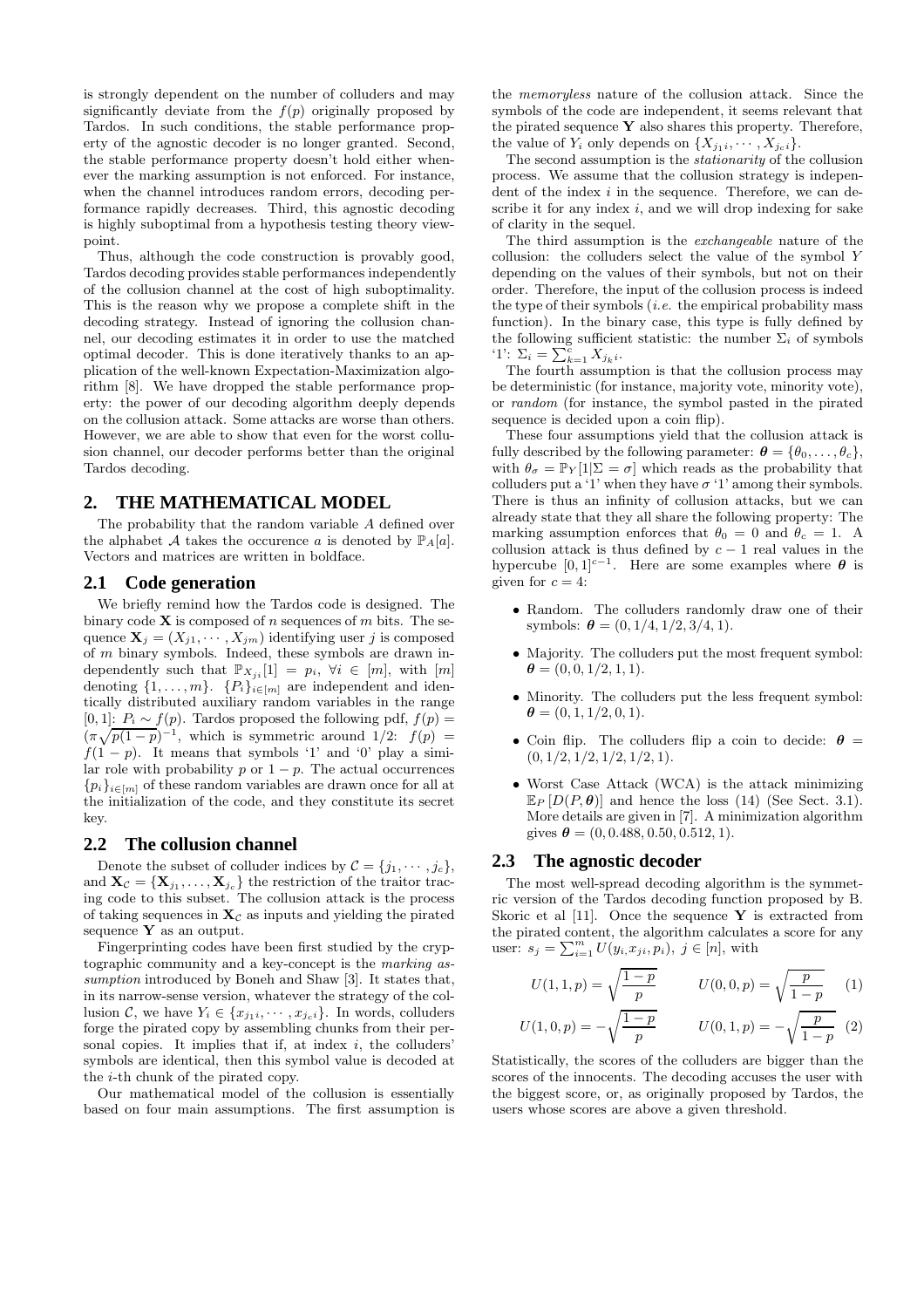Asymptotically, as  $m \to \infty$ , the scores are distributed according to two Gaussian distribution (basic application of the Central Limit Theorem):

Innocent:  $S_j \sim \mathcal{N}(0, m)$ , (3) Colluder:  $S_j \sim \mathcal{N}(2\pi^{-1}mc^{-1}, m(1-4\pi^{-2}c^{-2})).(4)$ 

#### **3. THE INFORMED DECODER**

This section provides some arguments why the agnostic decoding strategy is not optimal.

### **3.1 Kullback Leibler distance**

Our first argument is taken from classical hypothesis testing theory [5, Chap. 12]. The accusation is indeed a test based on the observations  $(X_j, Y)$  that consists of checking which of the two following hypothesis is true:

- $\mathcal{H}_0$ : User *j* is innocent,
- $\mathcal{H}_1$ : User *i* is a colluder.

The accusation process is composed of two building blocks: the calculus of the score and the comparison to a threshold. By Stein's Lemma, the best asymptotic false positive error exponent is given by the Kullback Leibler distance between the pdfs under hypothesis  $\mathcal{H}_1$  and  $\mathcal{H}_0$ , which is given by

$$
D(\mathbb{P}_{\mathbf{Y}, \mathbf{X}_j | \mathcal{H}_1} || \mathbb{P}_{\mathbf{Y}, \mathbf{X}_j | \mathcal{H}_0}).
$$
\n(5)

Unless the statistic used in the decision is a "sufficient statistic", the actual asymptotic error exponent of a given test is necessarily smaller.

In the Tardos decoder, it is not possible to evaluate the Kullback Leibler distance of the scores  $S_i$  of Sect. 2.3, except in the asymptotical regime when the pdf are deemed Gaussian. Then the Kullback Leibler distance between the pdf of the scores  $D(\mathbb{P}_{S_j | \mathcal{H}_1} || \mathbb{P}_{S_j | \mathcal{H}_0})$  is given by:

$$
D(\mathbb{P}_{S_j|\mathcal{H}_1}||\mathbb{P}_{S_j|\mathcal{H}_0}) = \frac{2m}{c^2\pi^2} - \left(\log(1 - \frac{4}{\pi^2 c^2}) + \frac{4}{\pi^2 c^2}\right). (6)
$$

As this holds for  $m \to \infty$ , the dominating term is  $2mc^{-2}\pi^{-2}$ .

The mathematical model of the collusion of Sec. 2.2 allows us to evaluate (5) before the scoring function. First, the memoryless property of the collusion channel and the independence of the bits of the code sequence simplifies not only the distributions under both hypothesis  $\mathcal{H}_{\ell}$  with  $\ell \in \{0,1\}$ :

$$
\mathbb{P}_{\mathbf{Y}, \mathbf{X}_j | \mathcal{H}_\ell} = \prod_{i=1}^m \mathbb{P}_{Y_i, X_{ji} | \mathcal{H}_\ell},\tag{7}
$$

but also the distance:

$$
D(\mathbb{P}_{\mathbf{Y},\mathbf{X}_j|\mathcal{H}_1}||\mathbb{P}_{\mathbf{Y},\mathbf{X}_j|\mathcal{H}_0}) = \sum_{i=1}^m D(\mathbb{P}_{Y_i,X_{ji}|\mathcal{H}_1}||\mathbb{P}_{Y_i,X_{ji}|\mathcal{H}_0})
$$
\n(8)

Under  $\mathcal{H}_0$ ,  $X_{ji}$  is statistically independent of  $Y_i$ :

$$
\mathbb{P}_{Y_i, X_{ji} | \mathcal{H}_0}[y, x] = \mathbb{P}_{Y_i}[y] \mathbb{P}_{X_{ji}}[x],
$$
\n(9)

with  $\mathbb{P}_{X_{ji}}[x] = p_i^x (1-p_i)^{(1-x)}$ . The probability of the pirated symbol is slightly more complex and involves the collusion model introduced in Sect. 2.2:

$$
\mathbb{P}_{Y_i}[1] = \sum_{\sigma=0}^{c} \theta_{\sigma} \mathbb{P}_{\Sigma_i}[\sigma],\tag{10}
$$

with  $\mathbb{P}_{\Sigma_i}[\sigma] = \binom{c}{\sigma} p_i^{\sigma} (1-p_i)^{c-\sigma}$ , the probability that c colluders have  $\sigma$  times the symbols '1' at index i. Obviously,  $\mathbb{P}_{Y_i}[0] = 1 - \mathbb{P}_{Y_i}[1].$ 

Under  $\mathcal{H}_1$ ,  $X_{ji}$  was used to create  $Y_i$ :

$$
\mathbb{P}_{Y_i, X_{ji} | \mathcal{H}_1}[y, x] = \mathbb{P}_{Y_i | X_{ji}, \mathcal{H}_1}[y|x] \mathbb{P}_{X_{ji}}[x]. \tag{11}
$$

This conditional probability is slightly different than (10):

$$
\mathbb{P}_{Y_i|X_{ji},\mathcal{H}_1}[1|x] = \sum_{\sigma=x}^{c-1+x} \theta_{\sigma} \begin{pmatrix} c-1 \\ \sigma-x \end{pmatrix} p_i^{\sigma-x} (1-p_i)^{c-1+2x-\sigma}.
$$
\n(12)

Having the expressions of all the probabilities, it is straight forward to calculate each summand of (8) as a function  $D(p_i, \theta)$  of  $p_i$ . Averaging over the ensemble of auxiliary sequences, we obtain:

$$
D(\mathbb{P}_{\mathbf{Y}, \mathbf{X}_j | \mathcal{H}_1} || \mathbb{P}_{\mathbf{Y}, \mathbf{X}_j | \mathcal{H}_0}) = m \mathbb{E}_P [D(P, \theta)], \qquad (13)
$$

with  $\mathbb{E}_P [a(P)]$  the expectation of  $a(P)$ , ie.  $\int_0^1 a(p)f(p)dp$ .

The Kullback-Leibler distance of the input sequences is strongly dependent on the collusion channel. The loss due to the use of the agnostic decoder is therefore asymptotically equal to:

$$
\lambda(\boldsymbol{\theta}) = m(\mathbb{E}_P \left[ D(P, \boldsymbol{\theta}) \right] - 2c^{-2} \pi^{-2}). \tag{14}
$$

Table 1 shows the loss for different collusion channels which are commonly addressed in the literature and defined in Sec. 2.2. In all cases, the loss represents at least 45% of the achievable rate.

|           | 9  |     |     |     |     |     |     |
|-----------|----|-----|-----|-----|-----|-----|-----|
| Random    | 61 | 66  | 71  | 75  | 78  | 81  | 84  |
| Majority  | 61 | 149 | 150 | 217 | 219 | 275 | 276 |
| Minority  | 61 | 71  | 145 | 334 | 452 | 668 | 780 |
| Coin flip | 61 | 49  | 51  | 60  | 71  | 82  | 94  |
| WCA       | 61 | 45  | 51  | 47  | 52  | 52  | 54  |

Table 1: Loss  $\lambda(\theta)$  in percentage for some collusion channels. WCA stands for Worst Case Attack, ie.  $\boldsymbol{\theta}^* = \arg \min_{\boldsymbol{\theta}} \mathbb{E}_P [D(P, \boldsymbol{\theta})]$ 

#### **3.2 The expression of the informed decoder**

.

The Neyman-Pearson theorem tells us that a score based on any monotonically increasing function of the likelihood is optimal in the sense that its loss is null. The likelihood  $L(\mathbf{y}, \mathbf{x}_i)$  is the ratio

$$
L(\mathbf{y}, \mathbf{x}_j) = \frac{\mathbb{P}_{\mathbf{Y}, \mathbf{X}_j | \mathcal{H}_1}[\mathbf{y}, \mathbf{x}_j]}{\mathbb{P}_{\mathbf{Y}, \mathbf{X}_j | \mathcal{H}_0}[\mathbf{y}, \mathbf{x}_j]} = \prod_{i=1}^m \frac{\mathbb{P}_{Y_i | X_{ji}, \mathcal{H}_1}[y_i | x_{ji}]}{\mathbb{P}_{Y_i}[y_i]}, \quad (15)
$$

which can be evaluated thanks to (10) and (12). Thus, the optimal decoder computes the likelihood ratio for each user sequence, and deems that those whose likelihood is above a certain threshold are colluders.

Nevertheless, this optimal decoder is a priori not realizable since it needs to know in advance the collusion size  $c$ and the collusion channel model  $\theta$ . We named it the informed decoder. Moreover, the pdf of this likelihood ratio is certainly dependent of the collusion channel, so the accusation threshold cannot be a priori fixed to guarantee a given probability of error. Instead, this threshold must be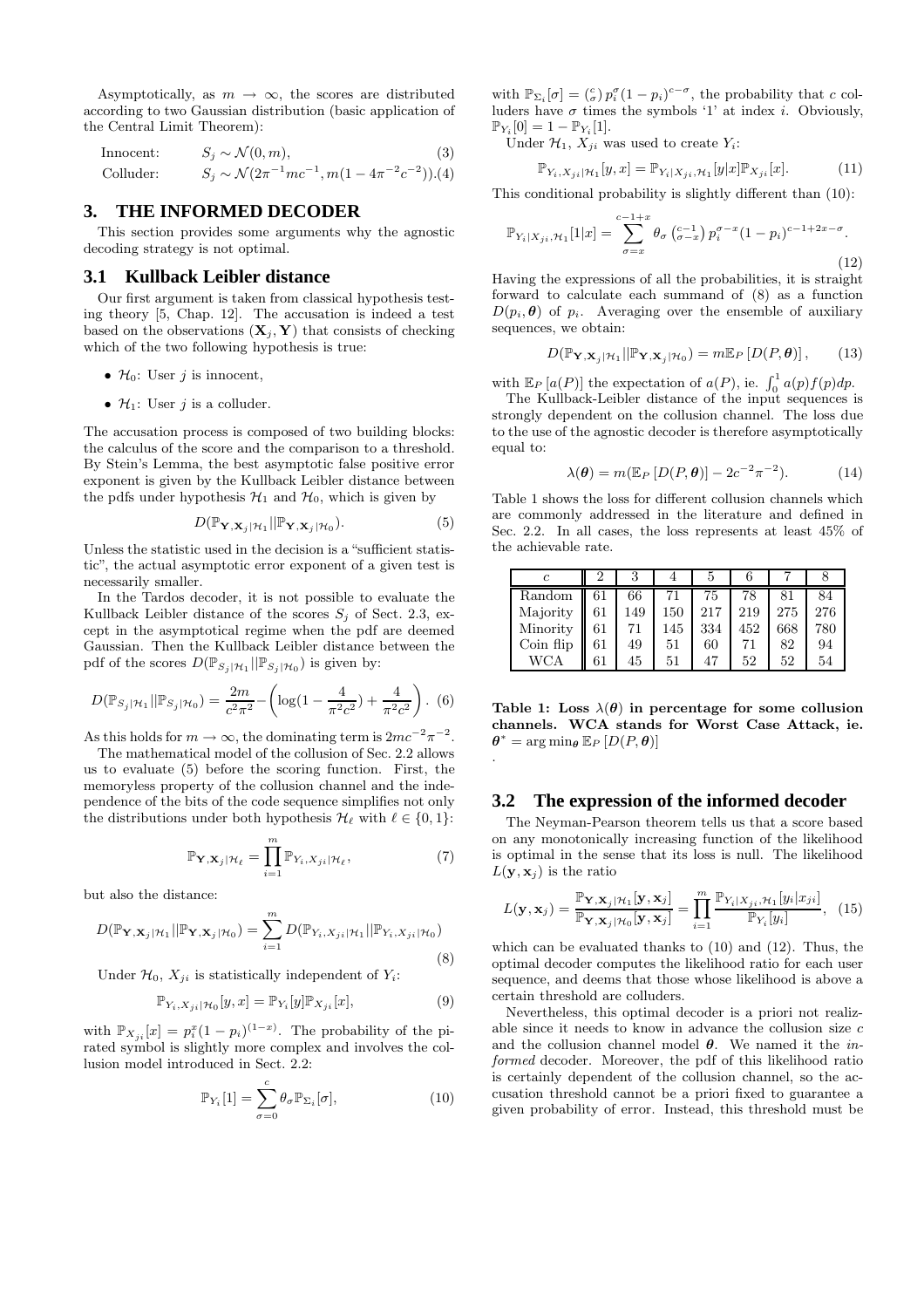

Figure 2: Block diagram of the iterative decoder.

a function of  $\theta$ . Once again, since the collusion channel is not known, this suggests that the informed decoder cannot be implemented.

Figure 1 shows the ROC (Probability of false alarm vs. probability of false negative) for the agnostic decoder and the informed decoder, illustrating the huge gap. The error probabilities have been computed using the rare event probability estimator proposed in [7].

#### **4. THE E.-M. DECODER**

This section shows a possible implementation of a decoder that tries to approximate the optimal decoder by means of estimating the collusion channel. We propose to apply the Expectation-Maximization algorithm [8] to our problem. The only prior work we are aware of is [4] where the authors propose a decoding algorithm  $a \, la \, E.-M$ , or in the spirit of the E.-M. However, they do not use any likelihood functions but adaptive scoring Tardos functions, which brings a lot of sub-optimality.

As explained in Sect. 3, an approach based on collusion channel estimation opens the door to powerful decoding. The key idea of the EM decoder is to perform an iterative learn and match strategy:

- 1. Given an estimated collusion channel, use its matched decoder to suspect some colluders,
- 2. Given some suspected colluders, their sequences and the pirated sequence, build a more accurate estimate of the collusion channel.

In other words, as we better estimate the collusion channel, we better accuse dishonest users (i.e. we accuse less innocents, and miss less colluders), and in turn, we better estimate what they have been doing as a collusion process.

Another argument is that the decoder gets a mixture of observations  $\{x_j\}$  which belong to two families 'innocent' or 'colluder'. Therefore, decoding boils down to estimating the hidden state, a.k.a. 'latent variable' in E.-M. literature, of each observation. This is indeed the event  $\mathcal{H}_1$  that user  $j$  is a colluder. Our decoding problem is thus very similar to a mixture modelling which is a typical application of the E.-M. algorithm.

The main blocks and variables of the iterative decoder are shown in Figure 2. A detailed explanation is given below.

#### **4.1 E-step**

The goal of the E-step is to have a better guess about the identities of the colluders. At iteration  $k + 1$ , its inputs are the sequences of the users and the pirated sequence. It also benefits from the estimate  $c^{(k)}$  of the collusion size and an estimate  $\boldsymbol{\theta}^{(k)}$  of the collusion channel. It simply calculates

the probability  $\pi_j(\boldsymbol{\theta}^{(k)})$  that user j is guilty according to this collusion channel:

$$
\pi_j(\boldsymbol{\theta}^{(k)}) = \mathbb{P}[\mathcal{H}_1 | \mathbf{y}, \mathbf{x}_j] \qquad (16)
$$
  
= 
$$
\frac{\mathbb{P}_{\mathbf{Y} | \mathbf{X}_j, \mathcal{H}_1}[\mathbf{y} | \mathbf{x}_j] \mathbb{P}[\mathcal{H}_1]}{\mathbb{P}_{\mathbf{Y} | \mathbf{X}_j, \mathcal{H}_1}[\mathbf{y} | \mathbf{x}_j] \mathbb{P}[\mathcal{H}_1] + \mathbb{P}_{\mathbf{Y} | \mathbf{X}_j, \mathcal{H}_0}[\mathbf{y} | \mathbf{x}_j] \mathbb{P}[\mathcal{H}_0]},
$$

where the application of the Bayes rules lead to the second line. Since there are  $c^{(k)}$  colluders out of n users, we have  $\mathbb{P}[\mathcal{H}_1] = c^{(k)}n^{-1}$  and  $\mathbb{P}[\mathcal{H}_0] = 1 - c^{(k)}n^{-1}$ . Note that we can integrate in these prior probabilities suspicion for some user based on geographical or behavioral arguments. Under  $\mathcal{H}_0$ , **Y** is independent of  $\mathbf{X}_j$ , and  $\mathbb{P}_{\mathbf{Y}|\mathbf{X}_j, \mathcal{H}_0}[\mathbf{y}|\mathbf{x}_j] = \mathbb{P}_{\mathbf{Y}}[\mathbf{y}].$ 

$$
\pi_j(\boldsymbol{\theta}^{(k)}) = \frac{c^{(k)}}{c^{(k)} + (n - c^{(k)}) \frac{\mathbb{P}_{\mathbf{Y}}[\mathbf{y}]}{\mathbb{P}_{\mathbf{Y}|\mathbf{X}_j, \mathcal{H}_1}[\mathbf{y}|\mathbf{x}_j]}},\qquad(17)
$$

The probabilities appearing in this last equation have already been expressed in the previous section (just replace  $\theta$ by  $\boldsymbol{\theta}^{(k)}$ ).

#### **4.2 M-step**

The goal of the M-step is to have a better guess about the collusion process. At iteration  $k + 1$ , its inputs are the sequences of the users, the pirated sequences, the previous estimation of the collusion channel  $\theta^{(\bar{k})}$  and the estimation of the identities of the colluders thanks to probabilities  ${\{\pi_j({\boldsymbol{\theta}}^{(k)})\}_{j=1}^n}$  evaluated in the E-step.

According to the classical E.-M. formulation, we can refine the estimate of the collusion channel by maximizing in  $\theta$  the following functional

$$
Q(\boldsymbol{\theta};\boldsymbol{\theta}^{(k)}) = \sum_{\mathbf{s}} \mathbb{P}_{\mathbf{S}}[\mathbf{s}|\mathbf{y}, \mathbf{X}, \boldsymbol{\theta}^{(k)}] \log (\mathbb{P}[\mathbf{X}, \mathbf{y}, \mathbf{s}|\boldsymbol{\theta}]). \quad (18)
$$

The sequence s represent the hidden state of the system. It is composed of  $n$  binary variables indicating which users are colluders. (18) requires that we consider the  $2^n$  possible hidden states, which is of course out of question for a large number of users. We need to introduce the following simplifications:

$$
\mathbb{P}[\mathbf{x}_j, \mathbf{y}, \mathbf{s} | \boldsymbol{\theta}] = \mathbb{P}[\mathbf{x}_j, \mathbf{y}, s_j | \boldsymbol{\theta}], \tag{19}
$$

$$
\mathbb{P}_{\mathbf{S}}[\mathbf{s}|\mathbf{y}, \mathbf{X}, \boldsymbol{\theta}] = \prod_{j=1}^{n} \mathbb{P}_{S_j}[s_j|\mathbf{y}, \mathbf{x}_j, \boldsymbol{\theta}]. \tag{20}
$$

Obviously those equations are not true because guilty users depend on each other, but this is a relaxation needed for having affordable complexity.

Assume for the moment that  $c$  is known, the E-step refines the estimation of the collusion channel with the following simplified functional

$$
\boldsymbol{\theta}^{(k+1)} = \arg \max_{\boldsymbol{\theta}} \tilde{Q}_c(\boldsymbol{\theta}; \boldsymbol{\theta}^{(k)}), \tag{21}
$$

with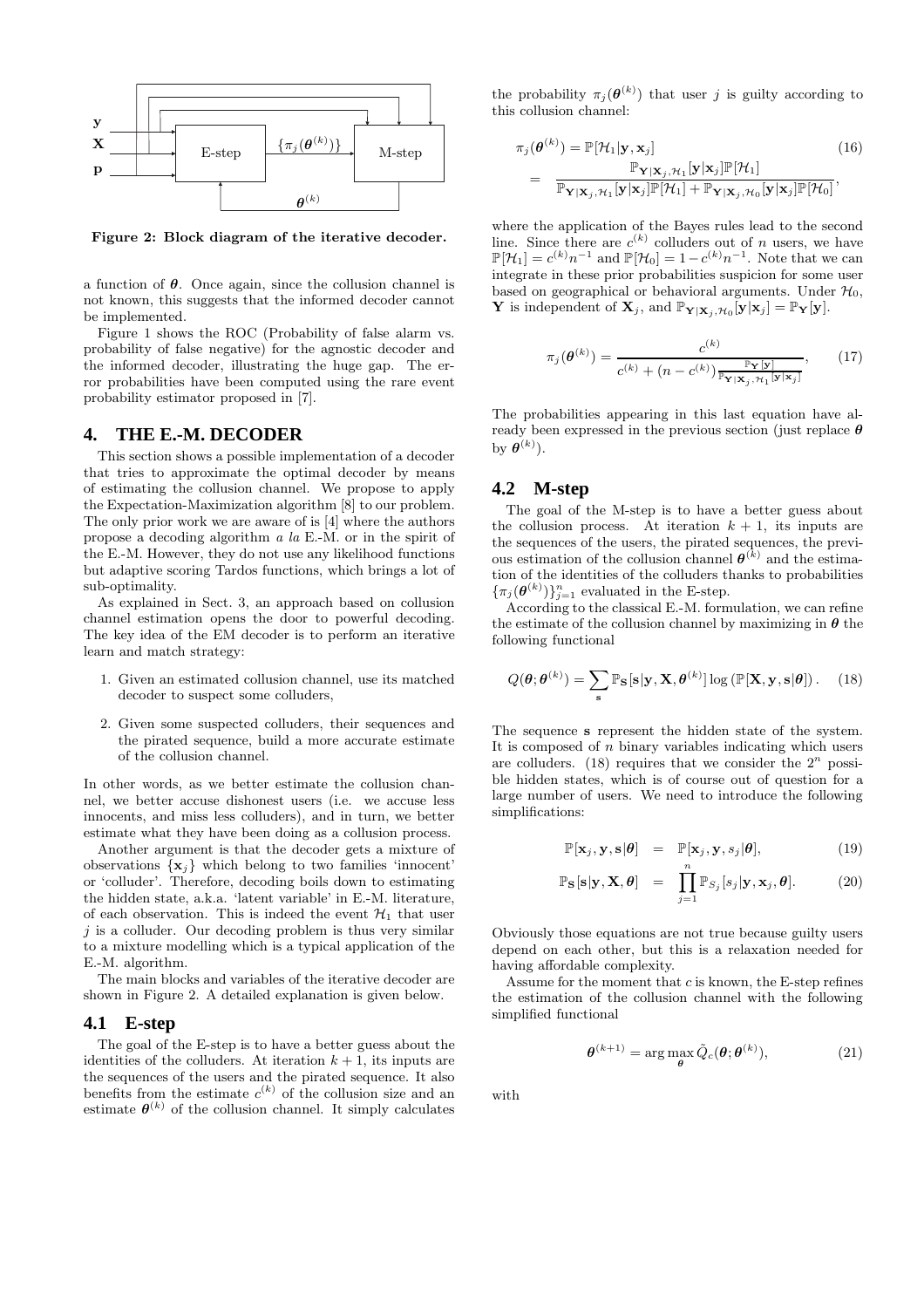

Figure 1: Probabilities of false alarm and false negative with the informed decoder and agnostic decoder, for  $c = 3$  (a) and  $c = 8$  (b).

$$
\tilde{Q}_c(\theta; \theta^{(k)})
$$
\n
$$
= \sum_{j=1}^n \sum_{s_j = \{0,1\}} \mathbb{P}_{S_j}[s_j | \mathbf{y}, \mathbf{x}_j, \theta^{(k)}] \log (\mathbb{P}_{\mathbf{X}_j}[\mathbf{x}_j, \mathbf{y}, s_j | \theta])
$$
\n
$$
= \log (\mathbb{P}_{\mathbf{Y}}[\mathbf{y} | \theta])
$$
\n
$$
+ \sum_{j=1}^n \pi_j(\theta^{(k)}) \log (\mathbb{P}_{\mathbf{X}_j, S_j}[\mathbf{x}_j, 1 | \mathbf{y}, \theta])
$$
\n
$$
+ \sum_{j=1}^n (1 - \pi_j(\theta^{(k)})) \log (\mathbb{P}_{\mathbf{X}_j, S_j}[\mathbf{x}_j, 0 | \mathbf{y}, \theta]).
$$
\n(22)

With some more work:

$$
\mathbb{P}_{\mathbf{X}_j, S_j}[\mathbf{x}_j, 0 | \mathbf{y}, \theta] = \mathbb{P}_{\mathbf{X}_j}[\mathbf{x}_j](1 - c/n),
$$
\n
$$
\mathbb{P}_{\mathbf{X}_j, S_j}[\mathbf{x}_j, 1 | \mathbf{y}, \theta] = \mathbb{P}_{\mathbf{X}_j}[\mathbf{x}_j] \mathcal{H}_1, \theta, \mathbf{y}] c/n
$$
\n(23)

$$
S_j[\mathbf{x}_j, 1 | \mathbf{y}, \boldsymbol{\theta}] = \mathbb{P}_{\mathbf{X}_j}[\mathbf{x}_j | \mathcal{H}_1, \boldsymbol{\theta}, \mathbf{y}] c/n \qquad (24)
$$

$$
= \frac{\mathbb{P}_{\mathbf{Y}|\mathbf{X}_j, \mathcal{H}_1}[\mathbf{y}|\mathbf{x}_j] \mathbb{P}_{\mathbf{X}_j}[\mathbf{x}_j]c}{\mathbb{P}_{\mathbf{Y}}[\mathbf{y}]n}.
$$
 (25)

Unfortunately there is no closed form expression for the solution of the M-step, so it must be sought by numerical means. A typical optimization runs as follows:

=

- 1. For a parameter  $c$  starting from 1 to  $c_{\text{max}}$ , the function  $\tilde{Q}_{c}(\theta|\theta^{(k)})$  is maximized. Standard optimization algorithms like Newton-Raphson can be used to find out the optimal  $\boldsymbol{\theta}_c^*$ .
- 2. Then, the  $c_{\text{max}}$  local maxima  $\tilde{Q}_{c}(\theta_c^{\star}|\theta^{(k)})$  are compared in order to isolate the global maximum, and the parameter  $\boldsymbol{\theta}^{(k+1)}$  is updated accordingly:

$$
c^{(k+1)} = \arg \max_{c \in [c_{\text{max}}]} \tilde{Q}_c(\boldsymbol{\theta}_c^{\star}|\boldsymbol{\theta}^{(k)}), \qquad (26)
$$

$$
\boldsymbol{\theta}^{(k+1)} = \boldsymbol{\theta}^{\star}_{c^{(k+1)}} \tag{27}
$$

#### **4.3 Initialization and termination of the E.-M. algorithm**

At the beginning, the accusation process has no idea about the values of the hidden states s, the number of colluders and the collusion attack. We propose to pretend that  $c^{(0)} = 2$ and  $\theta^{(0)} = [0, 1/2, 1]$ , then next comes the E.-step.

The E and M steps are iterated until some termination criterion, usually when  $Q(\boldsymbol{\theta}^{(k+1)}, \boldsymbol{\theta}^{(k)})$  is no longer improving or when a maximum number of iteration  $k_{\text{max}}$  has been reached. Let  $k_f$  be the last iteration, the final decision of the decoder is made by computing the likelihood ratio given in (15) with  $\boldsymbol{\theta} = \boldsymbol{\theta}^{(k_f)}$ . Notice that the set of probabilities  ${\{\pi_j({\theta}^{(k_f)})\}_{j \in [n]} }$  suffice for performing the decision, because (17) is just a monotonic mapping of (15) from [0,  $\infty$ ] to the interval [0, 1]. Hence, a threshold  $\eta \in [0, \infty]$  in (15) is equivalent to a threshold  $T = \frac{c}{c + (n-c)/\eta}$  in (17). We first select the scores bigger than T. If the number of these scores is bigger than the estimated collusion size, we only keep the  $c^{(k_f)}$ biggest ones. This second rule avoids false alarm (to accuse innocent users) and is typically impossible with a classical Tardos decoding.

## **5. EXPERIMENTAL RESULTS**

The experimental work is divided in two parts. First, we investigate whether the proposed iterative decoder correctly estimates the collusion attack. If this is the case, then it would perform as well as the optimal matched decoder. In any case, it doesn't mean that no error would be committed, but that as few errors as theoretically possible would be done. On the contrary, a mismatch in the estimation of the collusion channel doesn't imply a bad decoding as the second part assessing the decoding performances shows.

The experimental setup is the following. There are  $n =$ 1000 users, we consider code sequences of length  $m = 250$ bits, and the number of colluders ranges from 3 to 9. The iterative decoder is assuming that the maximum number of colluders is 9. Hence, the parameter  $c_{\text{max}}$  introduced in Sect. 4.2 is set to 9. The maximum number of iterations for the E.-M. decoder is set to  $k_{\text{max}} = 5$ . Two collusion attacks are considered: Minority vote and the Worst Case Attack. As explained before, the performance of the optimal decoder is largely dependent on the collusion channel. The purpose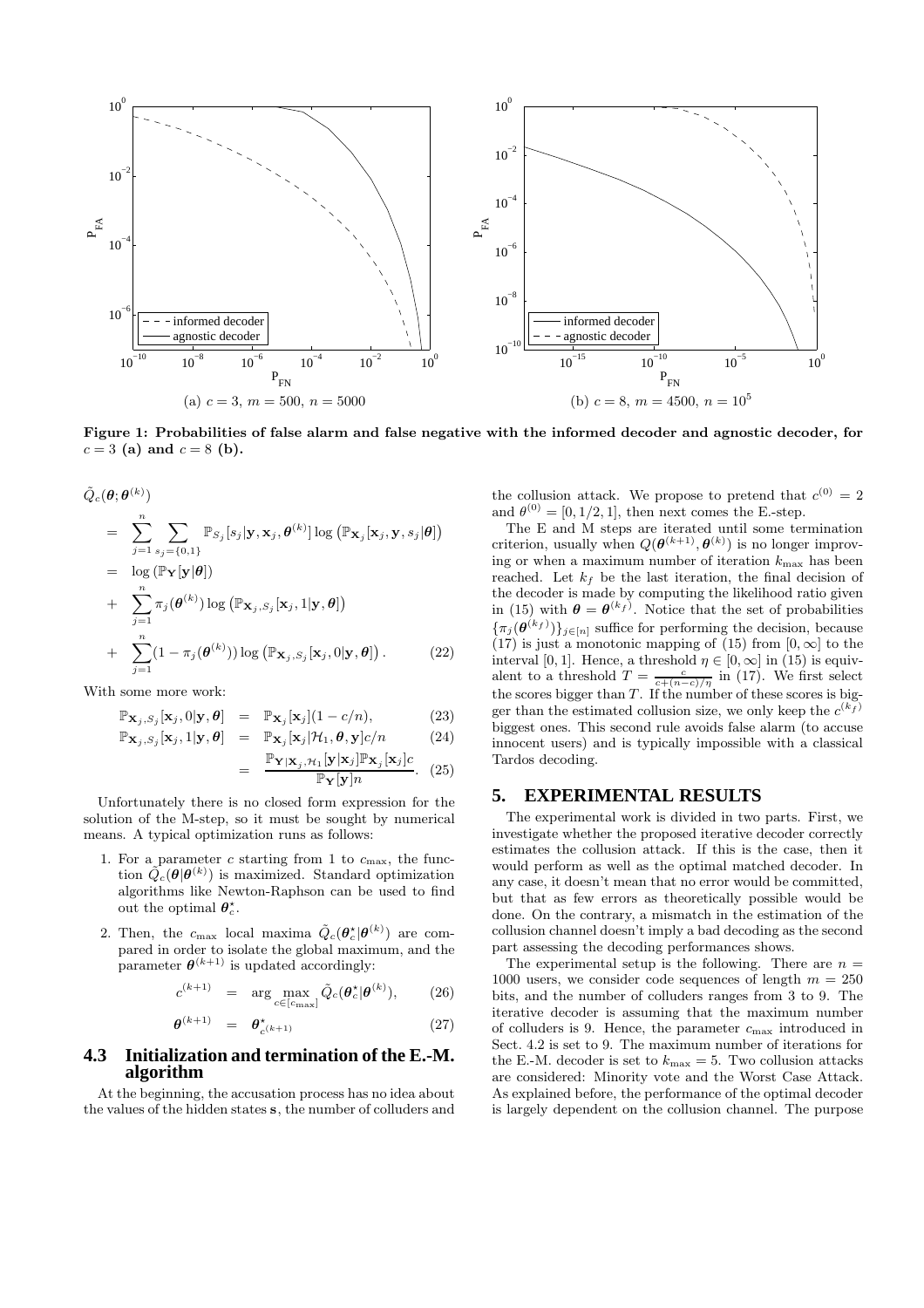

Figure 3: Probabilities  $\mathbb{P}[C^{(k_f)}] = c$  for  $m = 400$ .

of focusing in these two particular attacks is to illustrate the performance of our decoder against a "gentle" attack (Minority) and against the worst attack, respectively (c.f. Tab. 1).

#### **5.1 Accuracy of the estimated collusion attack**

#### *5.1.1 Estimation of the collusion size*

The first experiment is a Monte-Carlo simulation with  $N = 1000$  runs. Each run generates a secret sequence **p** and a code  $X$  of n sequences, c of these collude, and the E.-M. decoding proceeds with the received pirated sequence. We measure the probability of correctly estimating the collusion size by the ratio of the number of times where  $c^{(k_f)}$ equals  $c$  divided by  $N$ . Fig 3 shows that this probability decreases as the collusion attack is worse: more colluders and/or more harmful process.

#### *5.1.2 Estimation of the collusion process*

With the same experiment, when the estimate of the collusion side is correct, we measure the accuracy of the estimated collusion attack by the following distance:

$$
d(\boldsymbol{\theta}^{(k_f)}, \boldsymbol{\theta}) = \max_{\sigma \in [0, c]} |\theta_{\sigma}^{(k_f)} - \theta_{\sigma}| \le 1
$$
 (28)

If  $d(\boldsymbol{\theta}^{(k_f)}, \boldsymbol{\theta}) = 0$ , then the E.-M. succeeds in retrieving the exact value of the collusion attack, and therefore the decoding is optimal. Fig. 4 shows that the estimation becomes inaccurate as  $c$  increases. However, there is a big gap between the two attacks: the minority collusion seems to be easier to estimate than the worst collusion. This behavior suggests that the information about the collusion channel leaking from the observations is significantly higher for the minority collusion.

### **5.2 Decoding Performances**

#### *5.2.1 Thresholding*

When the scores are compared to a threshold as detailed in Sec. 4.3, there are two types of error:



Figure 4: Distances  $d(\theta^{(k_f)}, \theta)$  for  $m = 400$ .

- False Alarm: at least one innocent is accused,
- False Negative: none of the colluders is accused.

The performances of the decoder are evaluated by the probabilities of these two events,  $\mathbb{P}_{FA}(T)$  and  $\mathbb{P}_{FN}(T)$ , measured experimentally by Monte Carlo. Fig. 5 shows the experimental ROC curve, obtained with  $N = 3200$  realizations, as the decision threshold  $T$  ranges from 0 to 1. Fig.  $5(a)$  shows the resulting ROC when the colluders implement a Minority vote. In this case, the gap between the agnostic decoder and the iterative decoder is impressive, and moreover the latter performs closely to the optimal informed decoder. On the other hand, Fig. 5(b) shows the ROC when the colluders implement the Worst Case Attack. Clearly, the gap between the informed decoder and the agnostic decoder is greatly reduced. However, even in this case the performance of the proposed iterative decoder is very close to that of the informed decoder, and always better than the agnostic decoder.

Fig. 6 plots  $\mathbb{P}_{FA}(T)$  vs.  $\mathbb{P}_{FN}(T)$  from another perspective. Now, we fix  $T^*$  such that  $\mathbb{P}_{FN}(T^*) = 0.2$ , ie. 20% of the time we miss all the colluders, and show the corresponding  $\mathbb{P}_{FA}(T^*)$  for different attacks and collusion size. Similar comments as for Fig. 5 apply in this case. Note that the rate of the code is  $\log_2 n/m \approx 0.04$  bits per sample which exceeds the collusion channel capacity for  $c \geq 4$ . Therefore, big probabilities of errors are expected for  $c > 4$ . In real applications, the code should be longer.

Finally, it is interesting to note that the huge variability in performance among different attacks, that has been observed in this set of experiments, is certainly correlated to the theoretical results shown in Tab. 1, where we can see that Minority has the biggest loss with regard to the optimal decoder.

#### *5.2.2 Maximum score heuristic*

Instead of a thresholding decision rule, we can use a maximum score heuristic, where only one user is accused: the one whose score is the largest. Thus, there is no threshold and the two errors mentioned above become now the same event.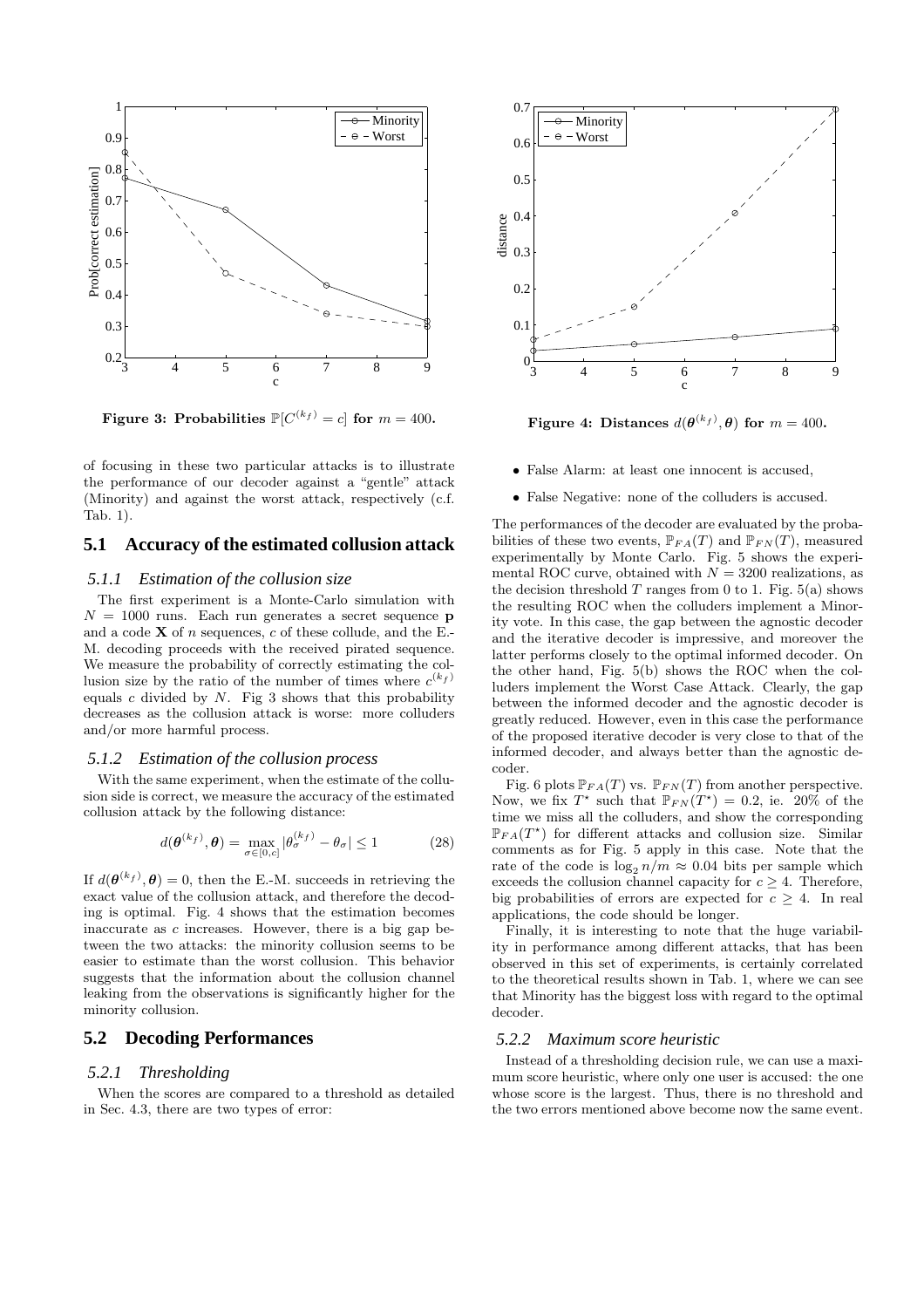

Figure 5: Probabilities of false alarm and false negative with the iterative, informed, and agnostic decoders, for  $c = 5$ ,  $m = 300$ ,  $n = 1000$  (a) Minority Attack and (b) Worst Case Attack.



Figure 6: Probability of false alarm when  $\mathbb{P}_{FN}(T^*) =$ 0.2,  $m = 250$ ,  $n = 1000$ .

Fig. 7 shows the probability of being wrong in accusing the user having the biggest score. The curves were obtained by Monte Carlo, in a set of  $N = 1000$  experiments. The same behavior as in Sect. 5.2.1 can be noticed. Two comments are in order. First, the WCA is not the worst attack for this framework. The WCA is indeed defined as the collusion attack minimizing the mutual information between the symbols of the pirated copy and the user codeword. Thus, the WCA minimizes in general the upper bound on the accusation performances, but it might not be the worst attack for a given accusation process. Second, the curve of the iterative decoder against a minority attack is hidden behind the one for the informed decoder, ie. the probability of error is null.



Figure 7: Probability of error for the maximum score heuristic, with  $m = 400$ ,  $n = 1000$ .

## **6. CONCLUSION**

The preliminary results of this paper show that the new proposed approach, based on joint channel estimation and decoding, opens the door to powerful decoding schemes for probabilistic traitor tracing codes. The main drawback of the E.-M. decoder resides in its complexity. The evaluation of the  $\tilde{Q}$  function needs  $O(nmc)$  elementary operations, and we must perform a maximization of several of these functions. This is the reason why experiments presented in this paper do not tackle long codes and many users. They clearly show that the E.-M. decoder performs significantly better than the agnostic decoder, and sometimes as good as the informed decoder. However, this experimental setup would not be applicable to scenarios where a huge number of users